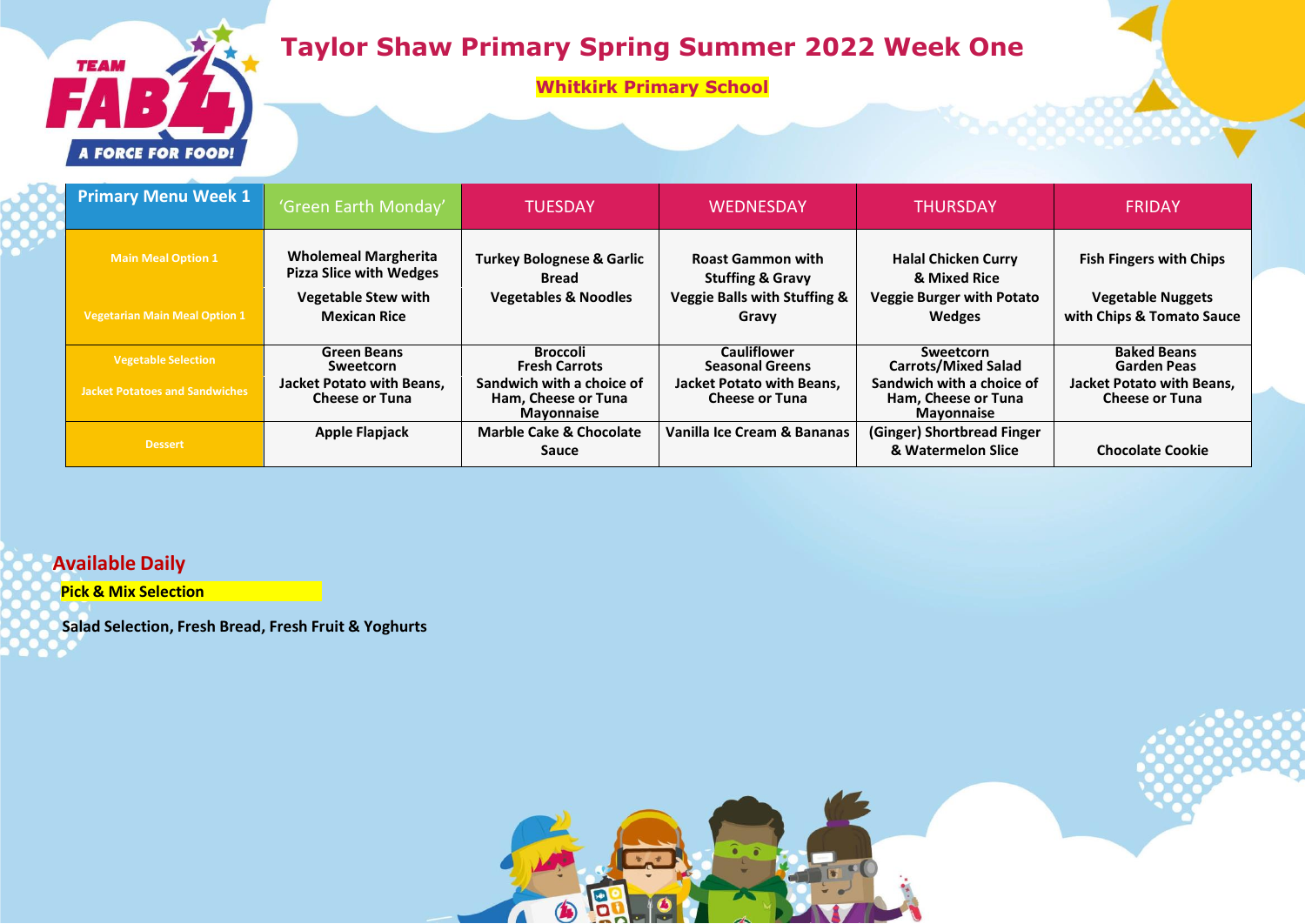## **Taylor Shaw Primary Spring Summer 2022 Week Two**

**Whitkirk Primary School**



**Available Daily Pick & Mix Selection**

**TEAM** 

**Salad Selection, Fresh Bread, Fresh Fruit & Yoghurts**